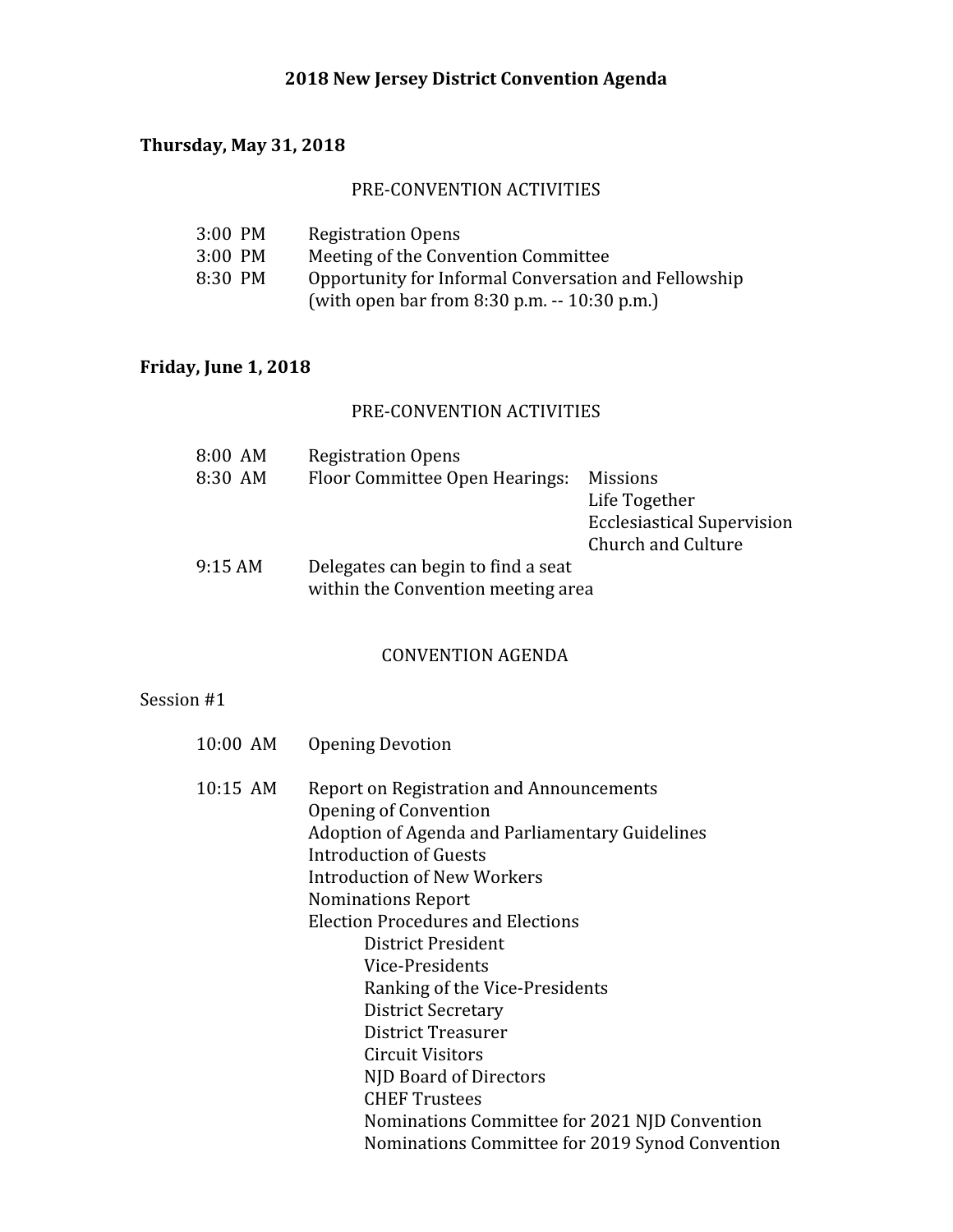Resolutions Committee Resolution 1-01 Resolution 1-02 Resolution 1-03 Resolution 1-04

- 12:30 PM Session #1 ends
- 12:30 PM Lunch (Advisory Ordained and Commissioned Minister Delegates caucus to elect Synodical Convention Delegates at the beginning of the lunch break)

#### Session #2

| 1:30 PM   | Report of the District President -- Rev. Dr. Anthony Steinbronn |
|-----------|-----------------------------------------------------------------|
| 1:40 PM   | NJD BOD Report on Long-Range Planning -- Rev. Dr. Rick Serina   |
| 1:50 PM   | Report of the District Treasurer -- Mr. Chris Koerner           |
| $2:00$ PM | Convention Essayist Presentation -- Dr. Mark Seifrid            |
| 3:00 PM   | Break – delegates are invited to visit the exhibit area         |

#### Session #3

| 3:30 PM  | Convention Essayist Presentation -- Dr. Mark Seifrid                                                              |
|----------|-------------------------------------------------------------------------------------------------------------------|
| 4:30 PM  | Report of the Synodical President, part one                                                                       |
| 5:15 PM  | Closing Prayer                                                                                                    |
| 6:15 PM  | Dinner - Convention Hall                                                                                          |
| 8:00 PM  | Convention Worship Service (with the installation of the<br>District President) – Rev. Dr. Herb Mueller, preacher |
|          | Martin Luther Chapel<br>4100 Terrace Avenue<br>Pennsauken, NJ                                                     |
| 10.00 DM | Dreadential Deception Day Dr. Health Mueller (Cyned 1st V                                                         |

10:00 PM Presidential Reception – Rev. Dr. Herb Mueller (Synod 1st Vice President), Rev. Chris Esget (Synod East Region Vice President), and NJ District President (open bar from 10:00 p.m. until Midnight)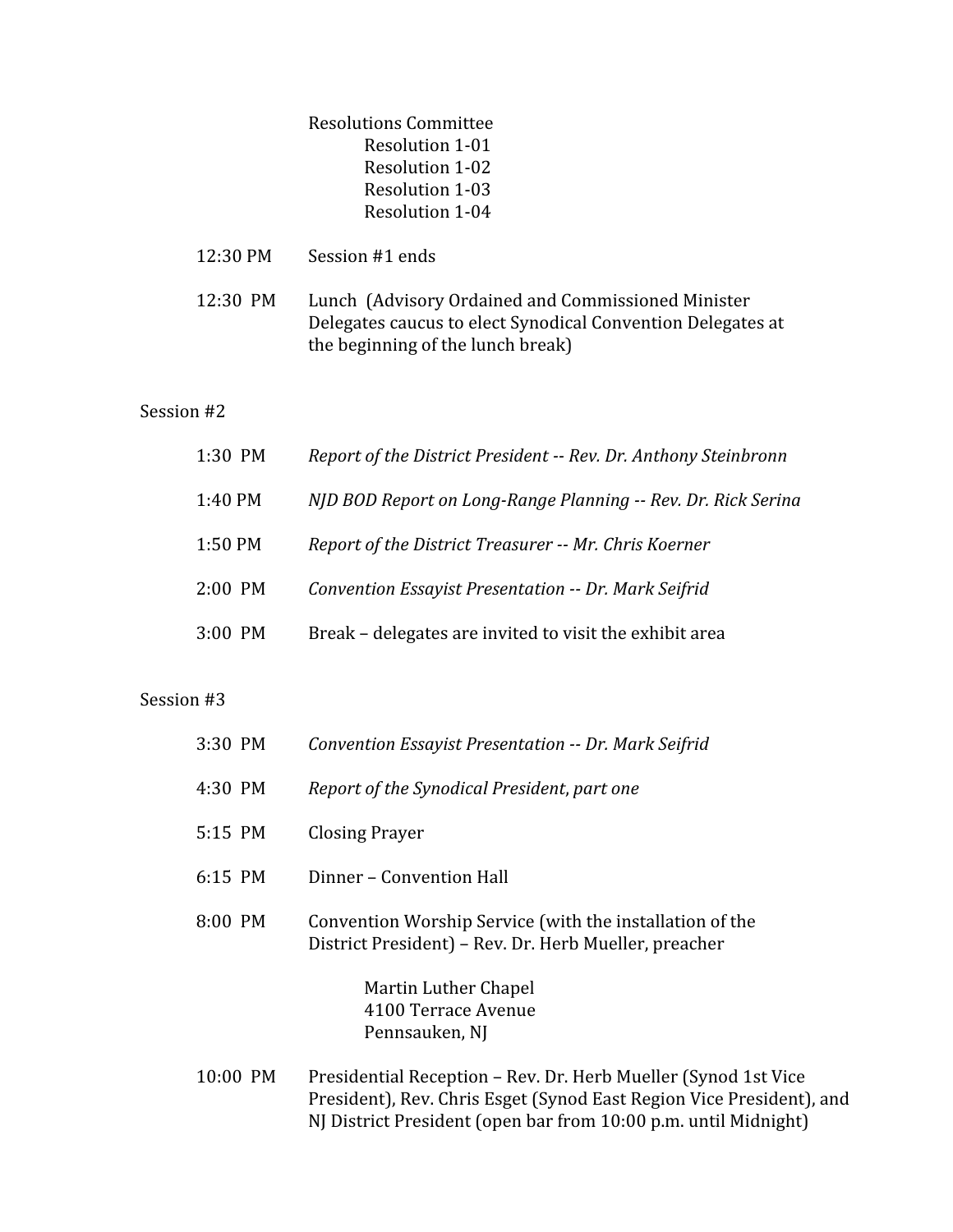# **Saturday, June 2, 2018**

Session #4

| 7:30 AM | <b>Opening Devotion</b>                                                                                                                                                                                                                                  |                         |  |
|---------|----------------------------------------------------------------------------------------------------------------------------------------------------------------------------------------------------------------------------------------------------------|-------------------------|--|
| 7:45 AM | Report of the Synodical President, part two                                                                                                                                                                                                              |                         |  |
| 8:30 AM | <b>Report on Registrations and Announcements</b>                                                                                                                                                                                                         |                         |  |
| 8:45 AM | Pastors' Wives Reception in the private dining area<br>(within the hotel restaurant), with Beverly Yahnke                                                                                                                                                |                         |  |
|         | "parsonage depletion hazards," the first session will<br>$\ddagger$<br>examine the necessity of self-care                                                                                                                                                |                         |  |
|         | "the disciple's guide to resilience," the second session<br>$\pm$<br>will explore healthy responses to stress                                                                                                                                            |                         |  |
| 8:45 AM | <b>Guest Presentations</b>                                                                                                                                                                                                                               |                         |  |
|         | Lutheran Church Extension Fund                                                                                                                                                                                                                           | Bart Day                |  |
|         | Lutheran Women's Missionary League                                                                                                                                                                                                                       | <b>Arlene Price</b>     |  |
|         | Lutheran Hour Ministries                                                                                                                                                                                                                                 | <b>Bruce Sutherland</b> |  |
|         | <b>Kairos Network</b>                                                                                                                                                                                                                                    | <b>Matt Peeples</b>     |  |
|         | <b>LSMNJ</b>                                                                                                                                                                                                                                             | Colleen Frankenfield    |  |
| 9:30 AM | <b>Break</b>                                                                                                                                                                                                                                             |                         |  |
| 9:45 AM | <b>Resolutions Committee</b><br><b>Resolution 3-04</b><br><b>Resolution 3-01</b><br><b>Resolution 3-02</b><br>Resolution 4-01<br>Resolution 4-02<br><b>Resolution 4-03</b><br><b>Resolution 2-01</b><br><b>Resolution 3-03</b><br><b>Resolution 2-02</b> |                         |  |

11:30 AM Requested convention action by the Commission on Constitutional